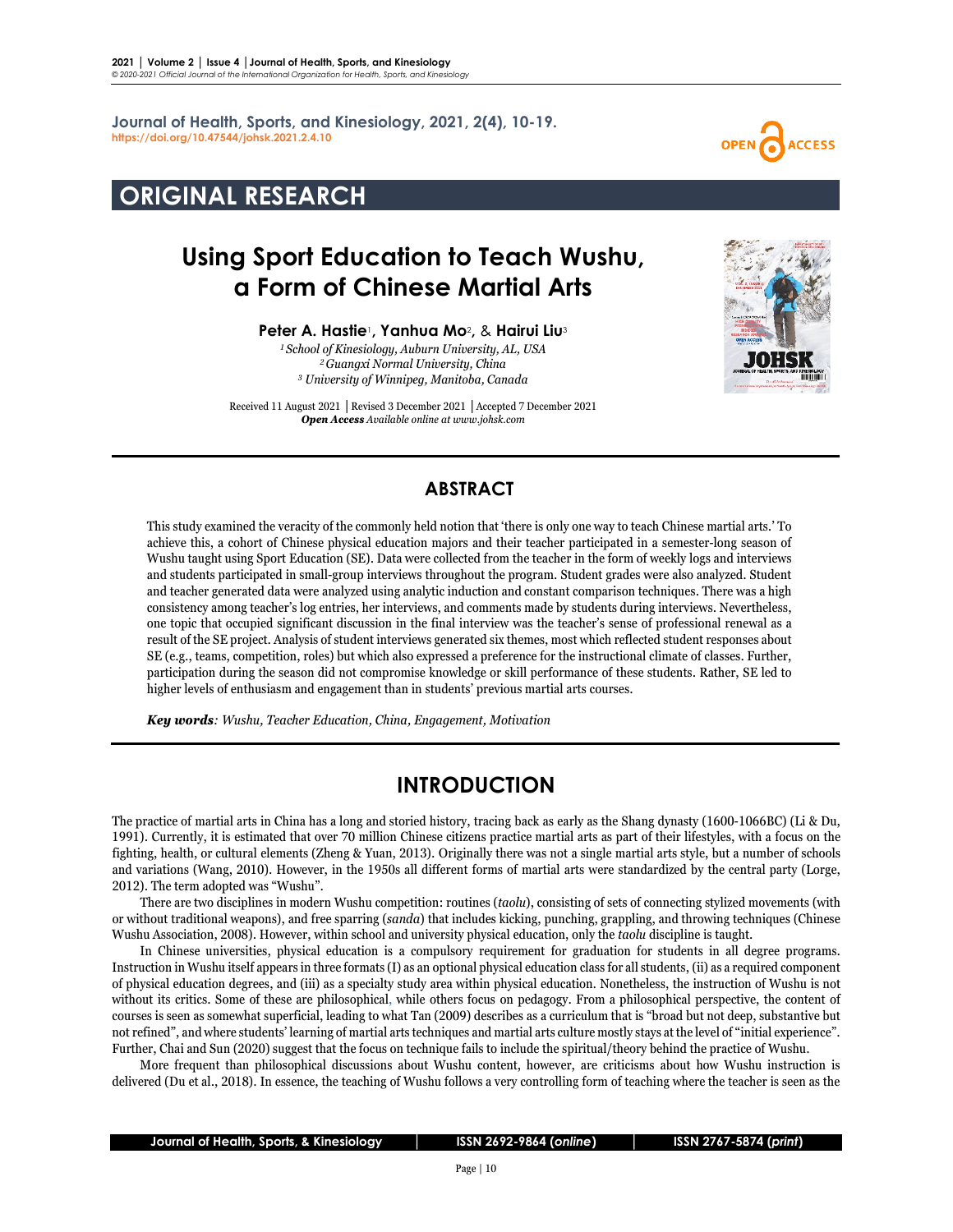exclusive source of knowledge, and students practice rote movementsin specific orders in orderto develop mastery of individual techniques (Wang, 2018).

Together, these features ofrote learning within Wushu instruction have been critiqued from two perspectives. The first isthat is many studentssee it as boring, particularly given the emergence of new physical spaces and digital cultures that play a significant role in Chinese society today (Frangville & Affric, 2019). Second, given the lack of Wushu instruction in primary and secondary schools, college students are not familiar with, do not understand, do not respect Wushu, and generally lack interest in learning Wushu (Li & Lu, 2018). Within the abundance of theoretical papers recommending an overhaul of the practice of Wushu instruction, there are those who present the Sport Education (SE) model (Siedentop et al, 2020) as a way of changing the paradigm (Tan, 2009; Yang & Yang, 2012). The central tenet of these papers is that through the repositioning of the status of students and teachers, in which cooperative learning is promoted through various roles and responsibilities, students would gain a more complete understanding of the content of Wushu.

The use of SE in Chinese physical education is not new, and there have been reports of successful forays reported in both Chinese and English journals. Examples include increases in students' intrinsic motivation and task orientation (Xiong & Ma, 2013), enhanced student enthusiasm and initiative, and well as improved interest in learning and participation (Wu, 2018), and increases in motorskills(Liu, 2015; Liu et al., 2020).

Despite this evidence, the notion of SE being a suitable vehicle forthe instruction of Wushu has metsignificant resistance. Arguments include that students do not have sufficient content knowledge or technical skill to carry out the roles that are transferred to students during the model. In particular, the main concerns relate to the capacity of apprentice Wushu participants to teach/coach peers or to adequately and accurately officiate during competitions. Ancillary concerns include the time taken to train students in these roles takes time away from performance training. The primary aim of this paper was to explore whether participation in a season of SE would compromise the learning of Wushu technical skills, which is the fundamental goal of the traditionalists. A second aim was to examine the experiences of the participants within SE classes (teacher and students) in terms of their motivation and attitudes toward Wushu.

### **METHODS**

### *Participants*

Participants in this study were 54 male physical education students enrolled in two second-year level Wushu classes at a university in southern China. Twenty-eight students participated in a class using the SE model and 26 students in a second class following traditional, teacher-directed Wushu instruction. At the end of the first class, students were asked to answer three questions with respect to their experience with Wushu. These were answered using a 7-point semantic differential scale. Questions included "How would you rate your skill level of Wushu?, How much do you enjoy practicing Wushu?, and How confident are you in your ability to teach Wushu to students in school?" Both cohorts were very similar, with students reporting low levels of perceived competence (< 1.5), mediocre levels of enjoyment (< 4.4) and low levels of instructional competence (< 3.5).

The female teacher in this study had been a faculty member in the college of physical education for the past 11 years. She had been teaching Wushu for 10 of those years to both the regular student population in elective physical education classes, as well as to physical education majors. The teacher had also participated in three Wushu specific professional development programs at both regional and national levels. Her annual teaching evaluations average 93+ on a 100-point scale.

### *Wushu Instruction*

Students in both classes participated in two, 90-minute lessons per week over 16 weeks that were conducted in a large indoor sports hall. The Wushu content for all students consisted of three parts (a) fundamental body movement skills - punch, (b) skills with a knife, and (c) skills with a stick. Punch, knife, and stick parts involved learning 32, 18, 17 movements respectively. All skills were learned in a set order. In this study, traditional and SE cohorts followed some content progressions, with only the format of delivery being different. Table 1 shows the traditional presentation of Wushu content.

| Week                      | Content                                                       |    | Content                                         |
|---------------------------|---------------------------------------------------------------|----|-------------------------------------------------|
|                           |                                                               |    |                                                 |
|                           | Introduction of syllabus and skills                           | 10 | Knife movements 13-18                           |
| $\mathcal{P}$             | Review fundamental movements; First 14 punch movements        | 11 | Test: Knife movements 1-18; Stick movements 1-8 |
| $\overline{\phantom{a}3}$ | Review first 14 punch movements; Paired practice 14 movements |    | Stick movement 9-17                             |
| $\overline{4}$            | Practice individual and paired 14 punch movements; Test       | 13 | Stick movement review                           |
| -5                        | Introduce and practice second 18 movements                    | 14 | Test: Stick movements 1-17                      |
| 6                         | Practice individual & paired 18 punch movements               | 15 | Practice: punch, knife, and stick               |
|                           | Test: individual & paired 18 punch movements                  | 16 | Practice: punch, knife, and stick               |
| $\overline{8}$            | Fundamental knife movements; Knife movements 1-6              |    | External skill testing for grade                |
| - 9                       | Knife movements 7-12                                          |    |                                                 |

#### **Table 1. Traditional Wushu Class Schedule**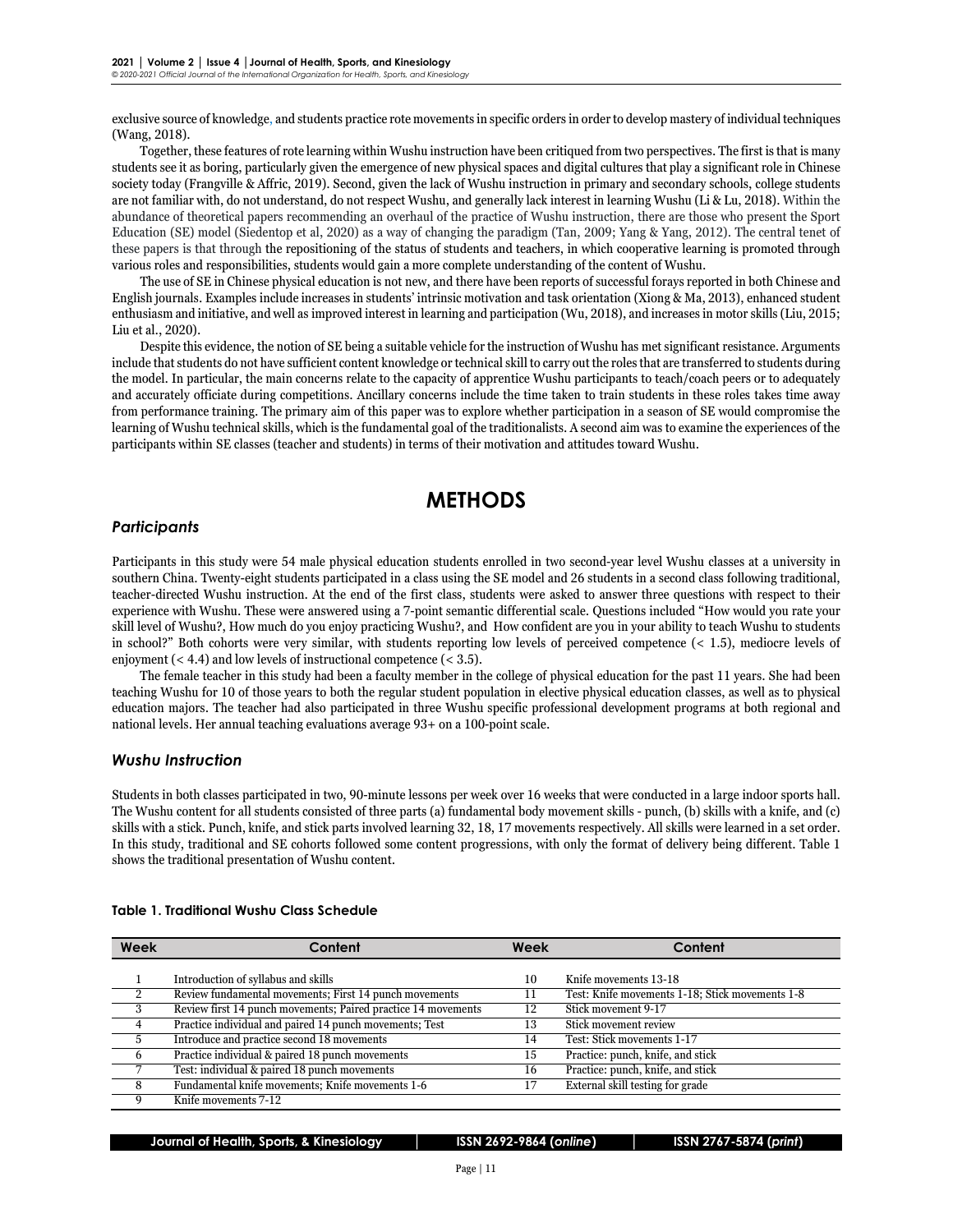### *Traditional Format*

The focus of instruction for the traditional class was exclusively on learning the fundamental technical skills of Wushu and then demonstrating the correct form. Lessons consisted of 25 min of warm-up, followed by 40-50 min of teacher demonstration, and 15 min of individual skill practice. The time spent on the various disciplines (punch, knife, and stick) was approximately six, four, and three weeks respectively, with the final three weeks allocated to theory learning and practice for the final exam.

### *Sport Education*

Table 2 shows the plan for the Wushu season. Central to the plan were four competitions interspersed with formal instruction from the teacher as well as team practices. Students were also given opportunities to learn the officiating process of Wushu. The first three competitions focused on the development of skills relating to (a) fundamental body movements - punch, (b) skills with a knife, and (c) skills with a stick. These skills were repeated during the fourth competition (the culminating event) where teams presented choreographed routines.

The competitions were central to the season. During these competitions, a randomly selected student from each team was required to demonstrate a random sequence of four moves (e.g., 4-7 or 13-16) before a judging panel consisting of the teacher and two representatives from each of the other teams. Scoring for each competitor was on a 1-5 rating scale that focused on posture, quality of movements, smoothness, and the correctness of the sequence. The grade from the teacher counted towards the performing team, while the score for the officiating team was derived from the extent to which the judges matched the teacher's score.

| Week           | Content                                                                                                                        | <b>SE Tasks</b>                                                                                                                                                            |
|----------------|--------------------------------------------------------------------------------------------------------------------------------|----------------------------------------------------------------------------------------------------------------------------------------------------------------------------|
|                | Introduction of syllabus, Explanation of the season, Introduction of skills                                                    | Place students in teams                                                                                                                                                    |
| $\overline{2}$ | First 14 movements, Teacher directed learning (whole class), Some partner<br>checking of easy skills to check                  | Partner checking of easy skills (Teacher to choose from the<br>list of $14$ )                                                                                              |
| 3              | Team training First 14 movements, Teacher rotate through teams<br>Offer voluntary T led training camp for students struggling  | Students have random numbers of cards with skills listed<br>Test teammates knowledge of moves, Check for form<br>Can be led by a student leader or in pairs (small groups) |
| 4              | Second 18 movements, Teacher directed learning (whole class)<br>Some partner checking of easy skills to check                  | As per week 2                                                                                                                                                              |
| 5              | Team training Second 18 movements, Teacher rotate through teams<br>Offer voluntary T led training camp for students struggling | As per week 3                                                                                                                                                              |
| 6              | Introduce competition 1, Random sequence of 4 moves (4.5.6.7 or<br>14,15,16,17) etc., Explain scoring system                   | Practice with 2 teams to show how the whole competition<br>works (Practice), Second lesson of the week do the<br>competition, Scoring is by T and 2 representatives.       |
| $7 - 8$        | Repeat lessons 2 & 3 with knife movements                                                                                      |                                                                                                                                                                            |
| 8              | Knife competition as per lesson 6                                                                                              |                                                                                                                                                                            |
| 9              | Repeat lessons 2&3 with stick movements                                                                                        |                                                                                                                                                                            |
| 10             | Stick competition as per lesson 6                                                                                              |                                                                                                                                                                            |
| 11             | Revisit punch movements                                                                                                        |                                                                                                                                                                            |
| 12             | Revisit knife/stick                                                                                                            |                                                                                                                                                                            |
| 13             | Team practice and allocation of presentation within team                                                                       |                                                                                                                                                                            |
| 14             | Presentation competition (round 1): punch competition, knife competition,<br>stick competition                                 | Team A vs Team B                                                                                                                                                           |
| 15             | Presentation competition                                                                                                       | Round $2$ – semis and finals                                                                                                                                               |
| 16             | Practice for final assessment by external teachers                                                                             |                                                                                                                                                                            |
| 17             | External skill testing for grade                                                                                               |                                                                                                                                                                            |

#### **Table 2. Wushu Sport Education Season Plan**

### *Fidelity of the Instructional Conditions*

In terms of validation, videos and photographs taken during the course showed students participating in student-led team practices, officiating, and record keeping. To account for constraints that may have resulted in a possible misapplication of the model, the teacher sent a weekly review of events in which any problems or misunderstandings were outlined. The teacher received a response within 24 hours. All these strategies served to confirm that students did receive a well-founded version of SE as intended by its creators.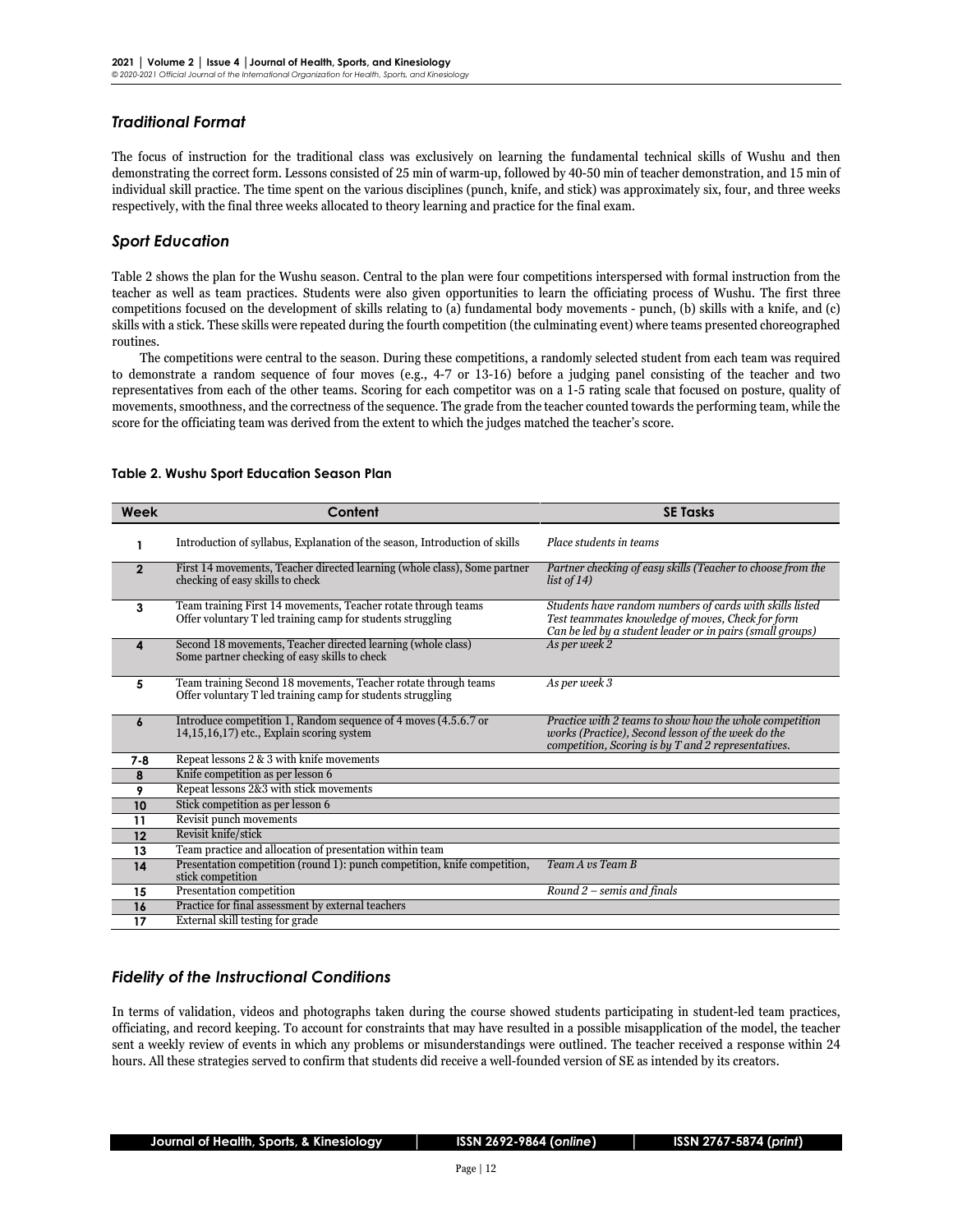### *Data Collection*

**Student grades:** Students' scores for the three components of the course, (a) class performance (10%), final skill examination (60%), and theory test (30%), as well as the overall grade were recorded. Class performance was awarded by the teacher based on attendance, effort, and commitment to learning. The final skill examination was conducted in week 17, in which students from all classes reported to the indoor sports hall. Students rotated through three stations (punch, knife, stick) and performed the complete set of Wushu skills before college faculty and senior students certified as Wushu referees. The final evaluation was based on five perspectives: (a) postures (correct) - 20%, (b) movement (standardized) - 20%, (c) power or strength of the movement -20%, (d) coordination (hand-eye) - 20%, (e) presentation/performance/spirit - 20%. Punch accounted for 40% of the total score, while knife and stick were 30%.

Data were collected from the two classes of the instructor in this study as well as two other classes from other Wushu instructors during the same semester. Having grades from other Wushu instructors provided a large sample of data from the traditional format.

*Teacher logs and interviews***:** Each week, the teacher wrote a reflective log (ranging between 1000 and 1500 words) to describe particular incidents and interactions that happened during the lessons and how these were particularly meaningful to her. These were emailed to the research team weekly.

Two interviews were held between the teacher and the third author. Following the second competition, the teacher was asked to compare her experiences of the two classes, particularly in terms of skill development, motivation, and behavioral and cognitive engagement. The teacher was also asked to comment on her confidence to deliver SE. At the completion of the course, the teacher was asked to provide an overall summary statement about her experiences in the project, referencing both classes. Follow up questions focused on her pedagogy, the abilities and responses of students, as well as any difficulties and challenges faced when implementing SE. Both interviews lasted one hour.

*Student interviews***:** At three time points during the course, two students representing each of the teams participated in smallgroup interviews, also with the third author. The first interview (conducted following the first competition), focused on the design of the class, students' ideas of team training and the taking of roles, as well as their greatest and least concerns about their potential success in the course. These questions were also posed after the second competition, with particular interest being placed on any changes of perceptions with added experience in the SE format. Following the grand presentation at the end of the course, students were asked to reflect on the season as a whole, the development of their Wushu skills, and for comparisons between this format of instruction and those they had previously experienced in the training as prospective teachers. Interview time was one hour per interview for the first two, and two hours for the final interview.

#### *Data Analysis*

**Student grades:** Four separate analyses of variance (ANOVA) were conducted to compare the scores for the three components of the course and the overall grade for students participating in either SE or traditional instruction. An alpha level of 0.0125 was used based on a Bonferroni adjustment.

*Logs and interview data***:** All logs and interview transcripts underwent a line-by-line analysis by two members of the author team. Each record was identified by class (SE or traditional) and week. Analytic induction and constant comparison techniques [\(Goetz &](https://journals.humankinetics.com/view/journals/jtpe/aop/article-10.1123-jtpe.2020-0103/article-10.1123-jtpe.2020-0103.xml?content=fullHtml-6977#r16)  [LeCompte, 1984\)](https://journals.humankinetics.com/view/journals/jtpe/aop/article-10.1123-jtpe.2020-0103/article-10.1123-jtpe.2020-0103.xml?content=fullHtml-6977#r16) were to reduce the data to meaningful themes. Specifically, participant responses were coded, categorized, and then collated into themes. Specific quotes and terms were then selected to represent each theme.

### **RESULTS**

#### *Student Grades*

Table 3 compares the performance of students in the two teaching conditions. For the three most critical elements (skill exam, theory tests, and overall score) there were no significant differences between the classes. These data allow us to reject the idea that learning Wushu through SE would compromise student learning and performance. The one difference between groups was for class performance. While accounting for only 10% of a student's grade, it is notable that students in SE significantly outperformed their peers in terms of attendance, effort, and commitment.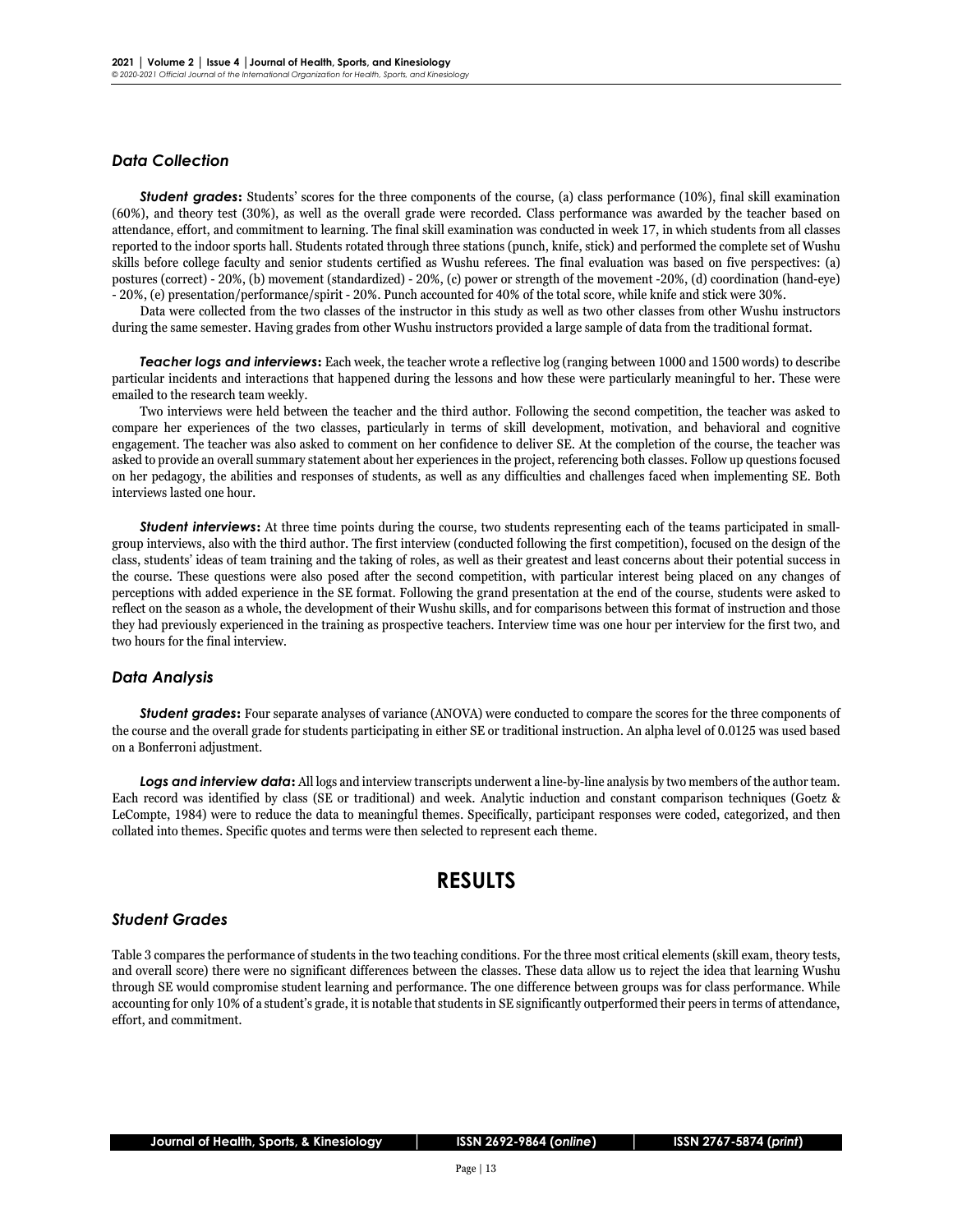| Component               | <b>Sport Education</b><br>M(SD) | <b>Traditional Instruction</b><br>M(SD) | F(1,106) | р    | n <sup>2</sup> |
|-------------------------|---------------------------------|-----------------------------------------|----------|------|----------------|
| Skill exam (60%)        | 81.5(8.7)                       | 79.3 (7.6)                              | 1.88     | .176 | .034           |
| Theory tests (30%)      | 91.9(5.1)                       | 94.4 (7.8)                              | 2.38     | .126 | .022           |
| Class performance (10%) | 96.7(2.9)                       | 87.8 (14.6)                             | 9.49     | .003 | .152           |
| Overall score           | 86.2(5.2)                       | 85.2(8.1)                               | 0.26     | .530 | .004           |

#### **Table 3. Comparisons of Student Performance Across Teaching Conditions**

### *Student Perceptions*

Analysis of interviews with SE students generated six themes (see Table 4). Within these themes, certain comments or ideas were repeated by a number of students across all three interviews. These were categorized as "predominant". "Reoccurring" topics appeared across more than one interview, although were expressed less often. Those terms or topics relating to the theme that appeared as single cases or within one interview were considered "incidental." However, these incidental cases still related to the central theme and add to our understanding of the students' perspectives. In fact, some of these incidental comments were negative cases of the theme.

*Climate***:** The students were unanimous in their view that the practice of Wushu in the past had been particularly boring, to the point of being tedious. In essence, they described their previous lessons as "skill instruction, then practice, practice, practice." In contrast, the SE format was given many labels, including "motivating," "fun" and even "innovative." This led to it being described by most students with the phrase "this form is *not* boring." While many students suggested they were prepared to undergo skill instruction followed by practice, they expressed the major pedagogical challenge of a traditional teacher was "how to keep the student-focused is the most critical issue …. they are focused in the first half, but the second half is the challenging part." What was attractive about SE was that it was "more than teaching and practice." Practice was accompanied by competitions, learning how to referee, and leading team and class events such as warm-ups. In essence "the structure makes every student have to participate and be involved."

**Competitions:** The competitions (referred to as "games" by the students), were seen as central to the positive climate of the class. They were seen as fun and meaningful, leading students to be more enthusiastic about Wushu, "rather than just practice-practice-practice forever." The competitions were seen as serving a dual pedagogical purpose. First, as "Wushu needs a lot of time to practice, the competition encourages students to practice with a specific purpose." Practices thereby assumed a degree of seriousness, as "preparation for the game can encourage students to review/go over the movements we learned in the past lessons." Second, the feedback given to students in terms of scores "helped them keep improving the movement quality."

The one negative case discussed by students was that there were too many competitions during the course. Students were required to participate in a college-wide competition in addition to those in the course, and two students commented that this extra demand "detracted from the time students spent practicing," given the time needed to learn how to officiate associated with the games.

*Teams:* The most common point made by students concerning persisting teams is that they "created a peer support mechanism." In essence, "every student in the team can ask questions or seek help if they need it." Others commented that having teammates will help you to "not be intimidated by your lack of confidence in Wushu skills."

Some students focused on the pedagogical advantage of teams. As one noted, "compare this to a class without divided students into a fixed team, and I can imagine the teaching will be hard to organize. You will have to miss part of students who needs the teacher to help them with additional instruction. The structure of the team (3-4 people) can solve this problem." Others reinforced this idea that having peer instruction allowed the teacher to "move more freely to assist students most in need."

*Roles***:** Across teams and time, students noted that the roles of team coach and warm-up leader provided "an opportunity for the student to practice their leadership". As a coach it was "important to get the respect of your teammates", while leading the class in warmups required you to be "responsible to plan carefully." Nonetheless, not all roles were seen as essential. Aside from the coach, the team roles of strength and conditioning specialist and team manager were seen as somewhat "superfluous." The students mentioned that these roles were rarely incorporated during classes and at times, the responsibilities associated with them were "unclear."

*Referee***:** The role of referee was seen by students as a positive aspect. First, they noted that "experiencing both player and referee help me learn better. Knowing the criteria will help you learn Wushu." More specifically, "you notice a lot of the wrong movements when you are a referee… you will pay attention to your own practice and recall these wrong movements and postures, then avoid making those mistakes." The students also agreed that their officiating judgments became more accurate with time. Indeed, by the third interview, students commented that "most are getting close to matching the teacher's score. It is impressive."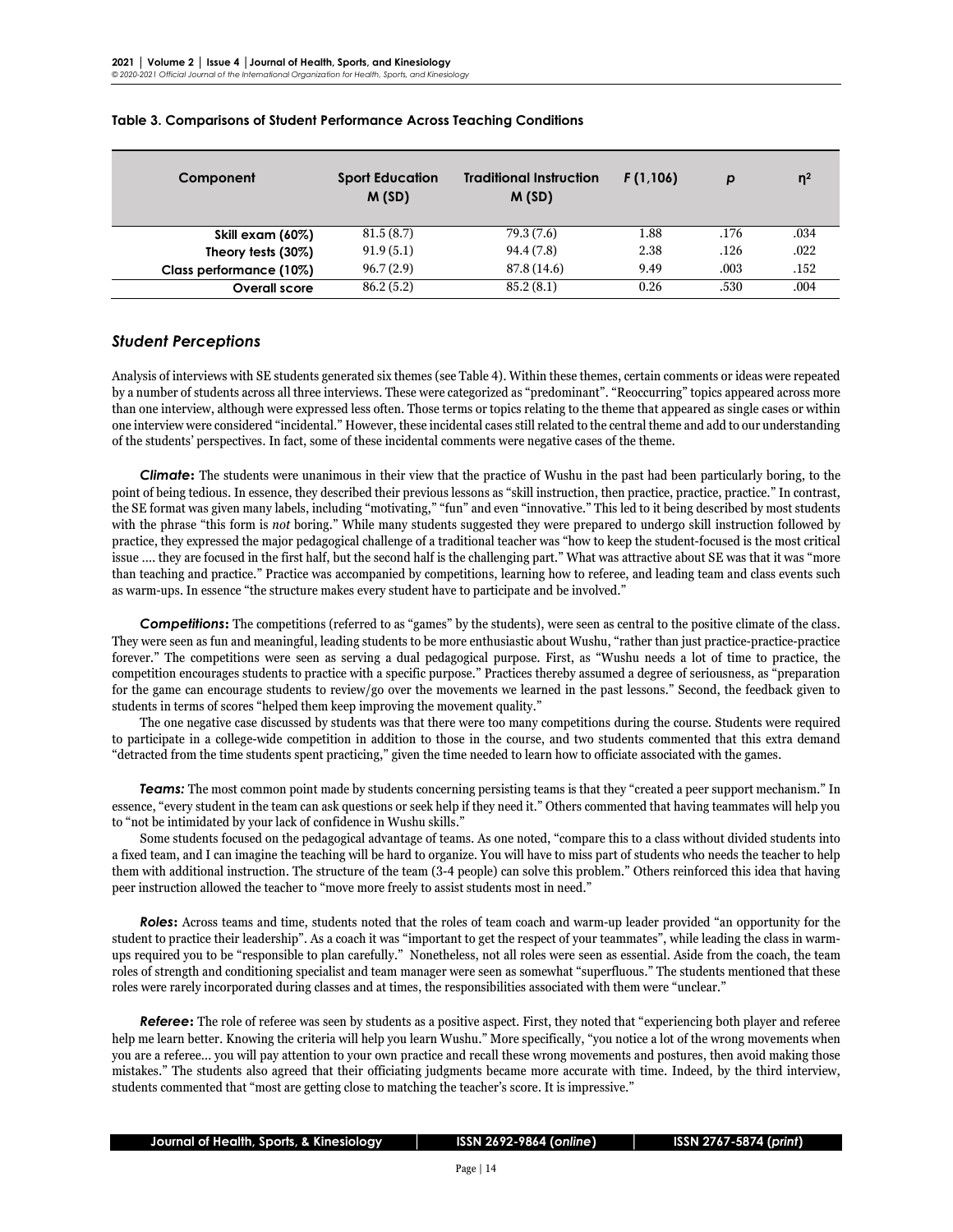*New learning style***:** The final theme had a future focus in that it did not relate to the specific elements of the season. Rather it was a holistic assessment of how the structural features of SE "all help prepare me (as a pre-service teacher) for my future career." Examples included "learning how to lead a warm-up," and "how to organize class (teaching)." The learning enhancement provided by persisting teams and the motivating feature of competitions were also seen by the students as "providing more elements and opportunities for students in their learning."

| Table 4. Prevalence of Themes from Student Interviews |  |
|-------------------------------------------------------|--|
|-------------------------------------------------------|--|

| <b>Theme</b>              | Predominant                                                                                     | <b>Reoccurring</b>                                                           | Incidental                                                                             |  |  |
|---------------------------|-------------------------------------------------------------------------------------------------|------------------------------------------------------------------------------|----------------------------------------------------------------------------------------|--|--|
| Climate                   | • Traditional Wushu is boring/tedious<br>• This form of Wushu is not boring                     | • Motivating<br>$\cdot$ Fun                                                  | $\cdot$ New<br>• Innovative Exciting                                                   |  |  |
| Teams                     | • Peer support mechanism                                                                        | • Frees teacher to attend to specific<br>students                            | • Small teams benefit practice<br>• Element of seriousness                             |  |  |
| <b>Competitions</b>       | • Encourage focused practice (prior to)<br>• Help learning by providing feedback<br>(following) | • Fun to compete<br>• Meaningful learning<br>• More enthusiastic about Wushu | • Nervousness<br>(though decreases with time)<br>• Too many detract from practice time |  |  |
| Roles                     | • Practice leadership                                                                           | • Some roles are superfluous                                                 | • Unclear responsibilities                                                             |  |  |
| Refereeing                | • Enhances one's own learning<br>• Improves with practice                                       | • Learn more than just skills                                                | • Another angle to experience Wushu                                                    |  |  |
| <b>New learning style</b> | • Learned skills I can apply in future<br>teaching                                              | • Allows all students to participate<br>• Good way to learn skills           |                                                                                        |  |  |

### *Teacher's Perceptions*

The teacher's interviews served as a form of triangulation between her more extensive log entries and the comments made by students during their interviews. Analysis of these led to the generation of five themes.

*Differences in time***:** The teacher commented that she was spending significantly more time in planning during SE than in previous iterations of Wushu instruction. In essence, "in the SE class, especially during the competitions. I have to train referees, prepare tables, assign students to the right place to take their duty (referee or players), and manage the whole performance. This is new." In contrast, "the traditional class is easy. I don't need to prepare anything for them. I can use 5-10 minutes to think about how to teach when I am on the way to campus (in the bus). Then I am ready for teaching."

*Teaching leadership*: The teacher also mentioned in the first interview how some students were struggling with their leadership roles, perhaps because "they are not super confident to comment or correct their teammates' movements." Of interest, however, is that she also suggested their leadership was "not strong," which ran counter to the point made by the students that having roles gave them an opportunity to develop these skills. Where the teacher and her students were in alignment was with respect to those roles the students described as superfluous, describing some as "just a title without meaning for students."

*Differences in motivation***:** The teacher noted a marked difference between the levels of motivation shown by the students in the two classes was also mentioned. In particular, the teacher believed that "I can teach more [in SE] because students are paying attention to what I am saying. I can feel students want to learn." Control students were described as "disengaged" and "lazy"

*The benefits of teams*: Consistent with the views of the students, it was the persisting team that was the catalyst that "significantly impacted the effect of team practice," an effect the teacher described as "amazing." Small teams allowed for "efficient peer support," and allowed the teacher more freedom to check individual student's progression. It was not only that students were in teams that generated this focused engagement. The teacher recognized the value of the competitions. She commented:

*Another part is the games, where students were required to be both referee and player. They built a sense of ownership for my students in the class. Combined with the team training, I thought the organization of the games shifted the power from teacher* 

| Journal of Health, Sports, & Kinesiology |  |  |  |  |  |  |  |  |
|------------------------------------------|--|--|--|--|--|--|--|--|
|------------------------------------------|--|--|--|--|--|--|--|--|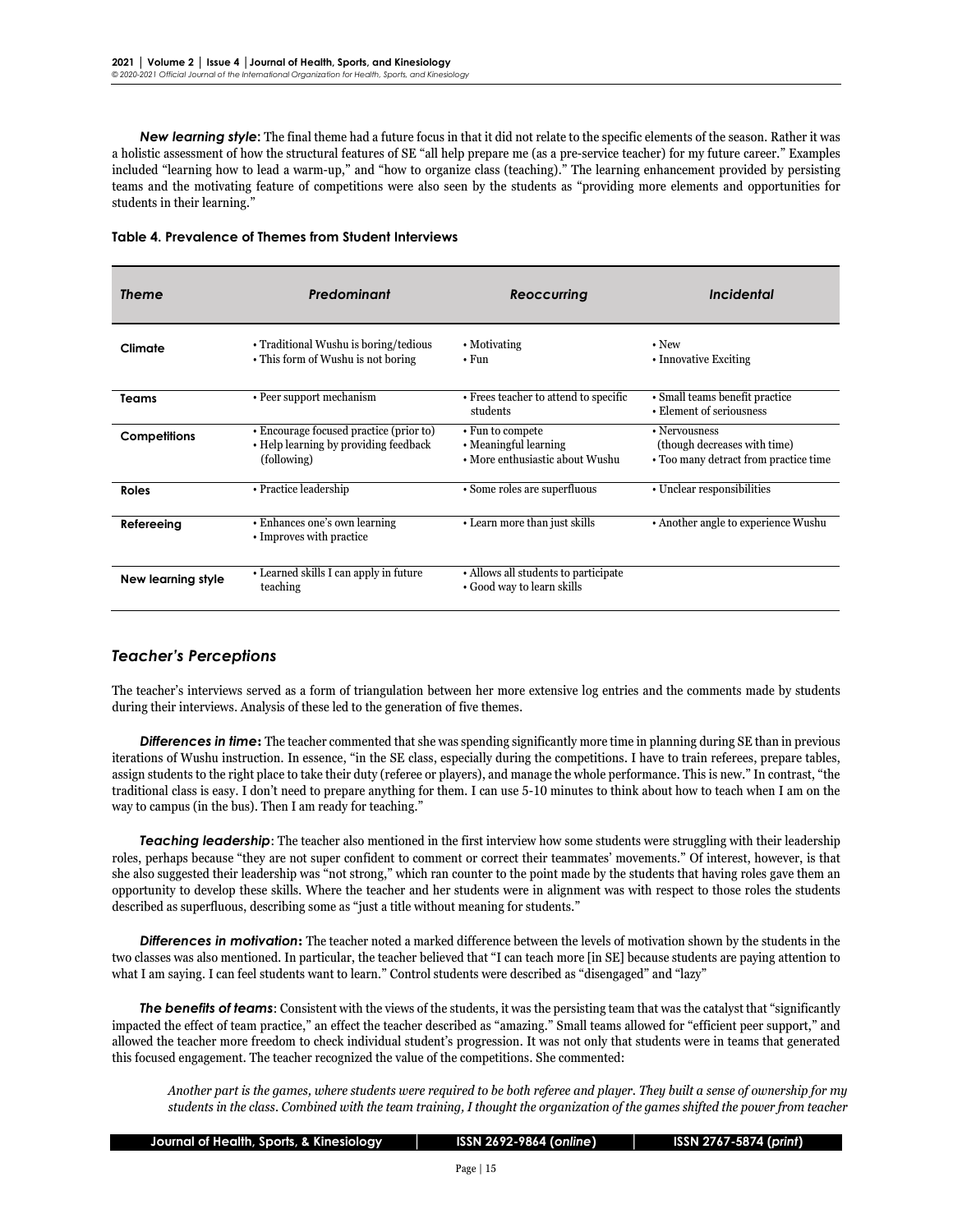*to students. Students are more independent to learn in the classroom. We always mentioned that learning should be studentcentered. The teaching reform advocated learning should be help students to develop in multiple perspectives. I think this is how this model is functioning well to meet those education goals.*

*A breakthrough in my professional development***:** One topic that occupied significant discussion in the final interview was the teacher's sense of professional renewal as a result of the SE project, and particularly the students' responses to it. She began by commenting that "I always thought that students' learning motivation could impact teachers' motivation and effort in teaching. And it also caused me to believe that the highly motivated students/class will improve performance better." This belief was reinforced during this class, as this "new concept forced me to think about how to teach PE differently." Indeed, she believed that "my teaching ability has improved a lot after this semester. I am more confident in the teaching (of Wushu) because I have to think about how to organize my teaching, class management, and routine…It pushes you to think about how to provide a better PE."

## **DISCUSSION**

The number one take-home message from this study was that participation in a season of SE did not compromise the learning or performance of Chinese physical education majors during a course of Wushu. As predicted by skeptics, there were instances where the teacher needed to spend time helping students become competent at providing feedback and instructing them to officiate competently in class competitions. However, the key finding is that participation in these aspects of the course did not negatively affect the students' grades. As such, the results of this one intervention provide a small chink in the armor of the belief that 'there is only one way to learn Wushu – using a highly trained performer as instructor and students undertaking rigorous repetition of movements.'

### *Motivation Led to Engagement*

The structure of Wushu learning follows a process of numerically mandated movements (either with or without weapons) in a repetitive learning environment. All participants who were interviewed noted that irrespective of their depth of prior learning, that the elements of SE served to make Wushu practice "not boring", but motivated them in several ways. We argue that the hallmarks of the SE model placed students in situations where they experienced all the dimensions of "situational interest". Within physical education, Chen and Darst (2001) list these as novelty (e.g. 'What we did was new'), instant enjoyment (e.g. 'What we did was enjoyable'), exploration intention (e.g. 'I wanted to analyze and have a better grasp of what we were learning today'), attention demand (e.g. 'What we were learning demanded a high level of attention'), and challenge (e.g. 'What we were learning was hard to learn'). A meta-analysis of motivational constructs related to student engagement in physical education has found that situational interest is a primary motivator (Chen et al., 2012). Of particular significance is the finding that situational interest is *directly* related to student engagement (at least behavioral engagement), and engagement seems to be a significant determinant of skill outcomes.

We suggest that the curricular and instructional aspects of SE served to motivate students, which then had a positive impact on their engagement in class. Further, this increased engagement more than compensated for the lower amounts of time spent in teacher-directed skill practice.

### *Engaged Learners*

"Engagement" is an active, effortful, goal-directed interaction with one's learning environment (Hastie et al., 2020). Engagement is a multidimensional construct involving behavioral (effort and active involvement), cognitive (self-regulation and investment), and emotional (positive attitude and interest) aspects (Appleton et al., 2008). In addition, Reeve and Tseng (2011) have noted that some students become so deeply involved during instruction that they contribute to the evolution and growth of the lesson, a concept they labeled as "agentic engagement."

*Behavioral engagement of students***:** Behavioral engagement is a student's effort, persistence, and on-task behavior demonstrated in learning (Xiang et al., 2017). The teacher's logs and interviews were replete with examples of SE students arriving early to class, giving full effort during lessons, and being highly self-disciplined. Compared to the students in the traditional format, the teacher reported these students positively using movement cards and e-books to explore and organize their learning/practice.

From the students' perspective, the structure of the season (with intermittent competition and practice) "encouraged students to practice with a specific purpose." Given that "Wushu needs a lot of time to practice," the model provided a level of "content-embedded accountability" (Hastie, 2000). Accountability refers to being held responsible and answerable for specified results or outcomes of an activity over which one has control. Because the competitions "counted" toward a season outcome, team practices were taken more seriously.

*Cognitive engagement***:** The cognitive aspect of engagement refers to mental effort students spend on learning tasks (Chapman, 2003). Through her logs and interviews, the teacher used the terms "serious," "organized" and "having an active learner attitude" to describe how students projected their approach to the content. She saw them "positively using movement cards and e-books to explore and organize their learning/practice". Comments from students add to the validity of the teacher's perceptions. They reported "learning

| Journal of Health, Sports, & Kinesiology, |
|-------------------------------------------|
|-------------------------------------------|

### **Journal of Health, Sports, & Kinesiology │ ISSN 2692-9864 (***online***) │ ISSN 2767-5874 (***print***)**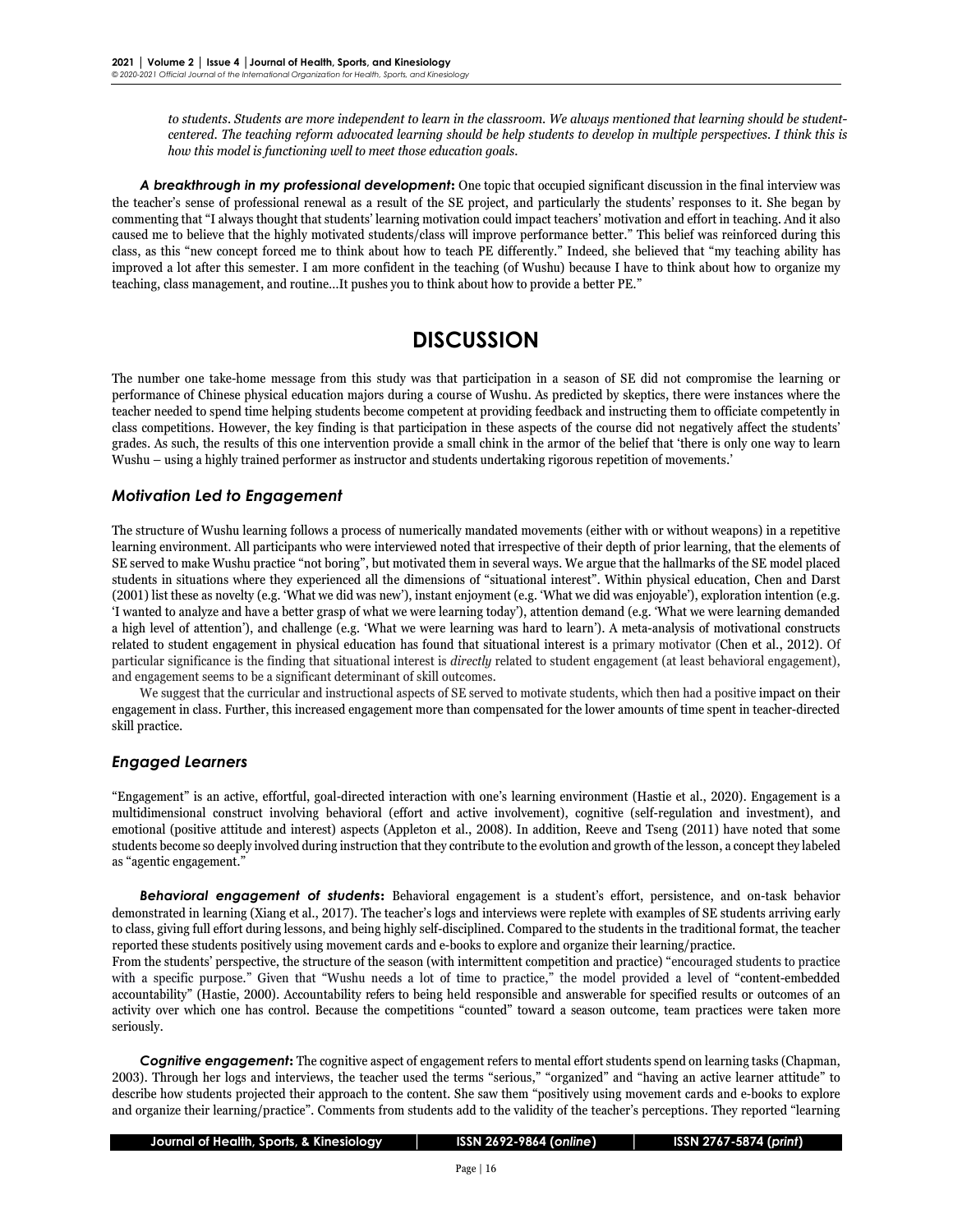the rules of referring very seriously" and having to "think carefully about preparing lesson plans." Students reported that the "game pulls students' attention to their learning, and even cases where when a student was absent from class, "he will be asking me (coach) or the team captain to teach him the lesson he missed."

*Emotional engagement***:** Emotional engagement is reflected by students' attitudes toward and interest and values in learning (Xiang et al., 2017). Evidence of this came from the teacher's log where she wrote that some students suggested using music to invigorate the atmosphere of the competitions. As a result, the whole process of the competition was videotaped, and each team was specifically recorded with a mobile phone. Students also took photos of themselves in preparation and during the competition to share on social media. During interviews, the students all claimed that the format of practice and competitions "kept everyone motivated and excited about Wushu."

*Agentic engagement***:** Agentic engagement is evident when students proactively attempt to learn and contribute to the flow of instruction their teachers provide (Reeve & Tseng, 2011). It is different from the other dimensions of engagement in that it is exhibited in student-initiated, action. Agentic engagement is a uniquely proactive and transactional type of engagement, as students try to create a more motivationally supportive learning environment for themselves. Surface-level examples of this engagement were offered by students when they mentioned that they "also ask our teacher because she is available during team training. It will help us learn fast and efficiently." However, more substantive cases were when the students and the teacher met to modify the scoring process planned by the teachers. Here they suggested that they use the average referee score (two referees) first, and then compare these with the teacher's score to decide whether they win or not win the referee points.

## **CONCLUSIONS**

In the first paper reporting the outcomes of the adoption of SE, Alexander, Taggart, and Thorpe (1996, p. 36) made the following conclusion:

*"Skill development is one area in which sceptical teachers are often quick to criticise the sport education concept. However, through a combination of longer units of work, increased motivation amongst students as they learn to work effectively in persisting groups, the relevance offered by competition and the removal of the need for teachers to always be organisers and disciplinarians, significant improvements in skill development have been reported, especially for lower skilled students."*

Twenty-five years later, we could make the same statement. The data from this report show that both teachers and students developed "a spring in their steps", providing them with a degree of professional renewal, at no cost to the quality of performance of Wushu techniques. For the teacher, new opportunities to be "off center-stage" provided her with the time and energy to more frequently ask how she could do it even better. For the students, the structure of SE introduced them to pedagogies that would help them in their future careers and provided them with a structure of teaching that provides more elements and opportunities for students in their learning.

## **FUTURE RESEARCH**

The primary goal of this study was to determine whether a new method of teaching Wushu would negatively affect student achievement. As such, it was centered on the performance and experiences by the key players who participated in Sport Education. Given the results, future research on SE and Wushu would be enhanced by having more quantitative measures of student engagement during classes. These could include behavioral measures such as time in practice (both teacher-directed and independent), as well as motivational inventories by participation in a curriculum model where the students were given more autonomy, and where the teacher was less of a director. In that way, factors such as situational motivation, enjoyment or perceived physical literacy could be used to differentiate the experiences of students in both SE and traditional wushu instruction.

## **REFERENCES**

Alexander, K., Taggart, A., & Thorpe, S. (1996). A spring in their steps? Possibilities for professional renewal through sport education in Australian schools. *Sport, Education, and Society*, *1*(1), 23-46. https://doi.org/10.1080/1357332960010102

Appleton, J. J., Christenson, S. L., & Furlong, M. J. (2008). Student engagement with school: Critical conceptual and methodological issues of the construct. *Psychology in the Schools, 45*(5), 369-386. https://doi.org/10.1002/pits.20303

Chapman, E. (2003). Alternative approaches to assessing student engagement rates. *Practical Assessment, Research, and Evaluation*, *8*(13), 1-10. https://doi.org/10.7275/3e6e-8353

 **Journal of Health, Sports, & Kinesiology │ ISSN 2692-9864 (***online***) │ ISSN 2767-5874 (***print***)**

Chai, G., & Sun, Y. (2020). Effective teaching strategies of Wushu in primary and secondary schools aiming at core accomplishment of martial arts. *Journal of Wuhan Institute of Physical Education, 54*(4), 87-92.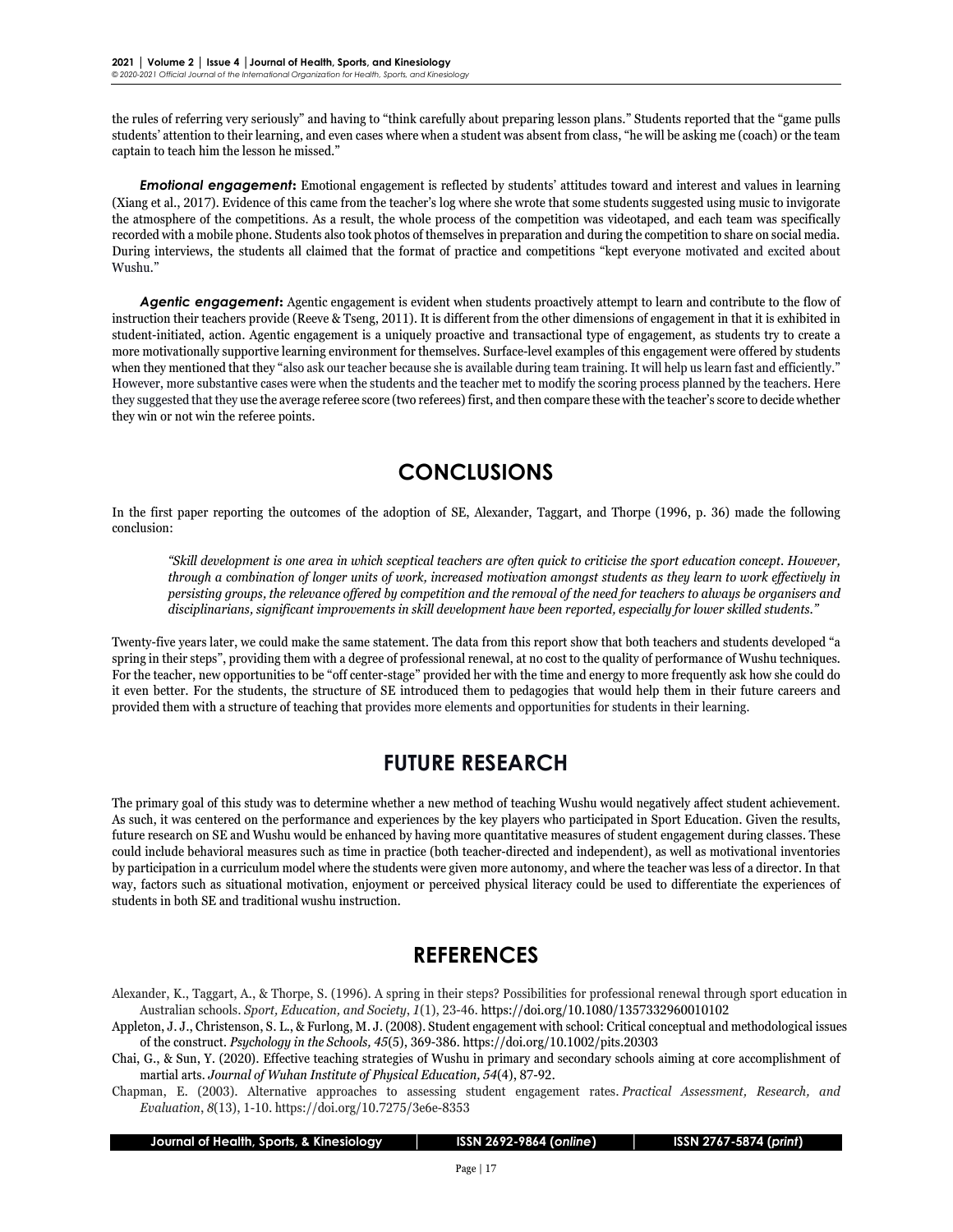- Chen, S., Chen, A., & Zhu, X. (2012). Are K-12 learners motivated in physical education? A meta-analysis. *Research Quarterly for Exercise and Sport*, *83*(1), 36-48. https://doi.org/10.1080/02701367.2012.10599823
- Chen, A., & Darst, P. W. (2001). Situational interest in physical education: A function of learning task design. *Research Quarterly for Exercise and Sport, 72*(2), 150-164. https://doi.org/10.1080/02701367.2001.10608945

Chinese Wushu Association (2008)*. Chinese Wushu rules and regulations for competition* (3rd ed.). Beijing: The Peoples' Sport Publisher. Du, X., Chen, Y., Li, B., & Han, J. (2018). The present situation and predicament of wushu compulsory courses for physical education

majors in universities*. Journal of Beijing Sport University, 41*(3), 95-102.

Frangville, V., & Gaffric, G. (2019). *China's youth cultures and collective spaces: Creativity, sociality, identity and resistance*. London: Routledge.

Goetz, J. P., & LeCompte, M. D. (1984) *Ethnography and qualitative design in educational research*. San Diego, CA: Academic Press.

Hastie, P. A., Stringfellow, A., Johnson, J. L., Dixon, C. E., Hollett, N., & Ward, K. (2020). Examining the concept of engagement in physical education. *Physical Education and Sport Pedagogy, 27*(1), 1-18*.* https://doi.org/10.1080/17408989.2020.1861231

- Li, T., & Du, X. (1991). *A guide to Chinese martial arts*. Foreign Languages Press.
- Li, L., & Lu, J. (2018). Research on the construction of learning resource module of Wushu online course in colleges and universities. *Wushu Studies, 3*(9), 94-96.
- Liu, J. (2015). Research on the application of sport education model in college basketball teaching. *Contemporary Sports Science and Technology, 2015*(9), 54-57.

Liu, H., Shen, W., & Hastie, P. A. (2020). Responses of Chinese university students and their teacher to a season of Sport Education. *International Sports Studies, 42*(2), 5-20. https://doi.org/10.30819/iss.42-2.02

Lorge, P. A. (2012). *Chinese martial arts: From antiquity to the twenty-first century*. Cambridge: Cambridge University Press.

Reeve, J., & Tseng, C. M. (2011). Agency as a fourth aspect of students' engagement during learning activities. *Contemporary Educational Psychology, 36*(4), 257-267. https://doi.org/10.1016/j.cedpsych.2011.05.002

Siedentop, D., Hastie, P., & van der Mars, H. (2019). *Complete guide to sport education*. Human Kinetics.

Tan, X. (2009). To construct a curriculum model in wushu education from theories of sport education. *Journal of Sports and Science, 30*(2), 82-86.

Wang, G. (2010). *Chinese Kungfu: Masters, schools and combats*. Intercontinental Press.

- Wang, J. (2018). Problems and countermeasures of college sports wushu teaching in college education field. *Journal of Huangshan University, 20*(3), 87-91.
- Wu, W. (2018). Experimental research on sports education model in physical education of colleges and universities. *Journal of Beijing Sport University*, *2018*(12), 1682-1685.
- Xiang, P., Ağbuğa, B., Liu, J., & McBride, R. E. (2017). Relatedness need satisfaction, intrinsic motivation, and engagement in secondary school physical education. *Journal of Teaching in Physical Education*, *36*(3), 340-352. https://doi.org/10.1123/jtpe.2017-0034
- Xiong, Y., & Ma, H. (2013). The influence of 'sports education model' on students' motivation. *Journal of Nanjing Sport Institute (Social Science), 2013*(6), 82-90.
- Yang, Y., & Yang, F. (2012). The application of sports education model in the teaching of wushu specialized courses in colleges. *Fighting Martial Arts Science, 9*(8), 63-64.

Zheng, Z., & Yuan, M. J. (2013). The population of Wushu for health purposes is over 70 million. *Xinhuanet*, 6 August. Available at: http://news.xinhuanet.com/sports/2013-08/06/c\_125126851.htm